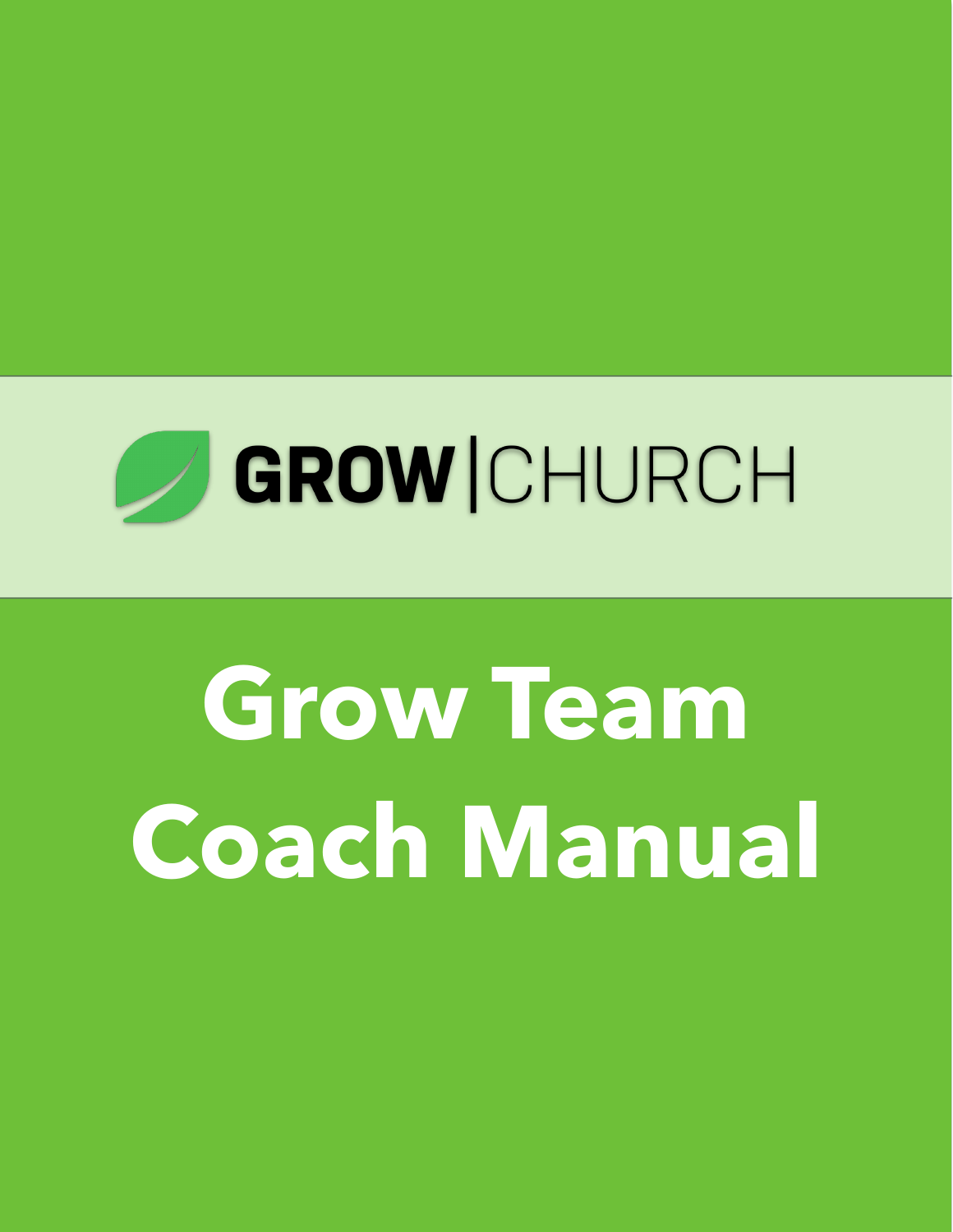#### GROW TEAM

In 1988 the U.S. placed its very best athletes on the Olympic basketball court, and after a third place bronze finish, gold continued to remain elusive. Following these games, the International Basketball Federation leveled the playing field, allowing NBA (professional) athletes to participate. Hungry for gold, the US Olympic selection committee set out to find an NBA coach with proven success. Coming off back-toback NBA championships with his Pistons, Chuck Daly was chosen. He was savvy with the media, hard-working, and experienced in leading brilliant yet challenging professional players. "Chuck *looked like* he owned the arena, but would also push the broom," his team said of him.

Daly and the selection committee built the team, inviting men at or near the peak of their careers. Michael Jordan, Magic Johnson, Larry Bird and eight other outstanding athletes humbly accepted the US Olympic Torch. But Daly feared egos and emotions would be major obstacles once these athletes collided on the practice court. He was right! Chaos erupted as players began to showcase their own style and jockey for top position.

Daly knew that talent alone would not bring success. Team must champion individual talent. He knew that chemistry *off* the court translated to dominance *on* the court. Systematically, Daly trained a group of disorganized All-Stars from insecurely parading their individual talent to authentically becoming one team.

The result was epic, not just for the sport or the Olympics, but for world history. This Dream Team dominated every game by an average of forty-four points. They were a phenomenon which had never been seen, giving the world a glimpse of basketball in its finest form. They shifted the concept of team sports across the entire globe. Individually these men were *incredible*, but together they were *unstoppable*. Together they made history.

The Grow Team at Grow Church is the same. We are a group of All-Stars, remarkably gifted and united with the mission to serve God and His Church. We follow an incredible leader, Jesus Christ, and become better players in His Kingdom each day. Yes, individually we are *incredible*, but together we are *unstoppable*. Together we take on the world and the world does not know what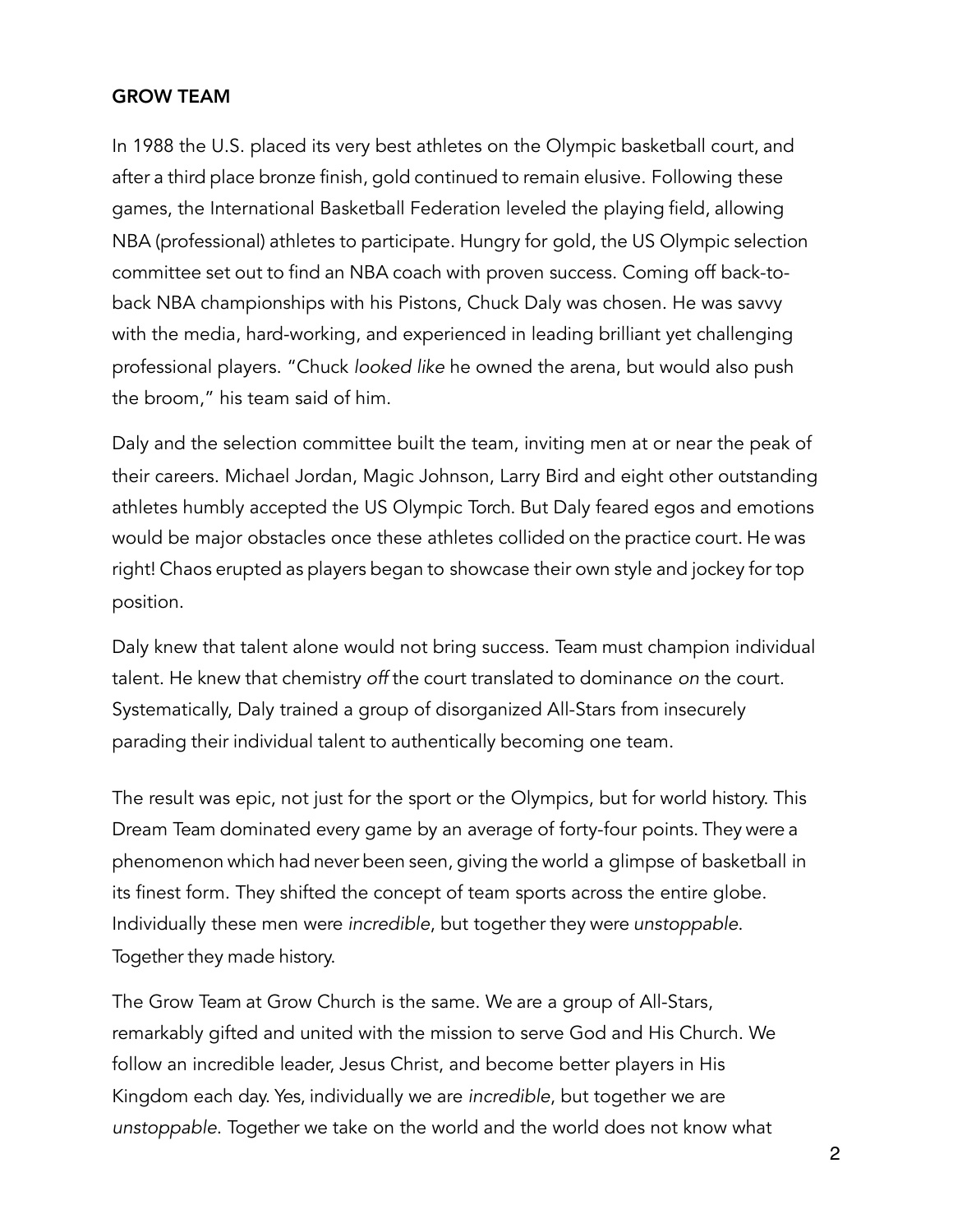to do with us. Together we make history, purposefully displacing darkness with love's light and passionately advancing truth. We are God's Grow Team.

Manual Purpose: We believe that leaders are more effective and fulfilled when they know what they can expect from the Church and what the Church expects fromthem.

The following pages reveal the Grow Team structure and strategies, clarify specific responsibilities and expectations, and offer practical tools to grow in leadership. We are constantly growing as a Church and team. Yourfeedback is vital to sustaining a healthy, vibrant culture and effective ministry, so please shareany improvements.Wevalue, appreciate and love you immensely!

# GROW TEAM VISION

*The Grow Team exists to build the Body of Christ by each person fulfilling their calling and serving to make an eternal impact.* 

# GROW TEAM VALUES

**People** — We value people because God values people. We believe that:

- Every member is a minister.
- Every person is a "10" in somearea.
- Every task is important.

**Purpose** — The Grow Team is a strategy for ministry based on the gifts and passions within people. It is a way of empowering people to be ministers and do the "works of ministry so that the body of Christ may be builtup" (Ephesians 4:12). Since the GrowTeamstrategy isgifts-basedandnotneeds-based, the ministry of our Church looks likes the ministers of our Church.

All ministry teams begin in the Small Groups arena where the leader has the opportunity to build momentum and team simultaneously. In order to move from the Small Groups arena and launch as an official Grow Team ministry, the following must take place:

• The team proves *vital* to fulfilling the overall vision of the Church.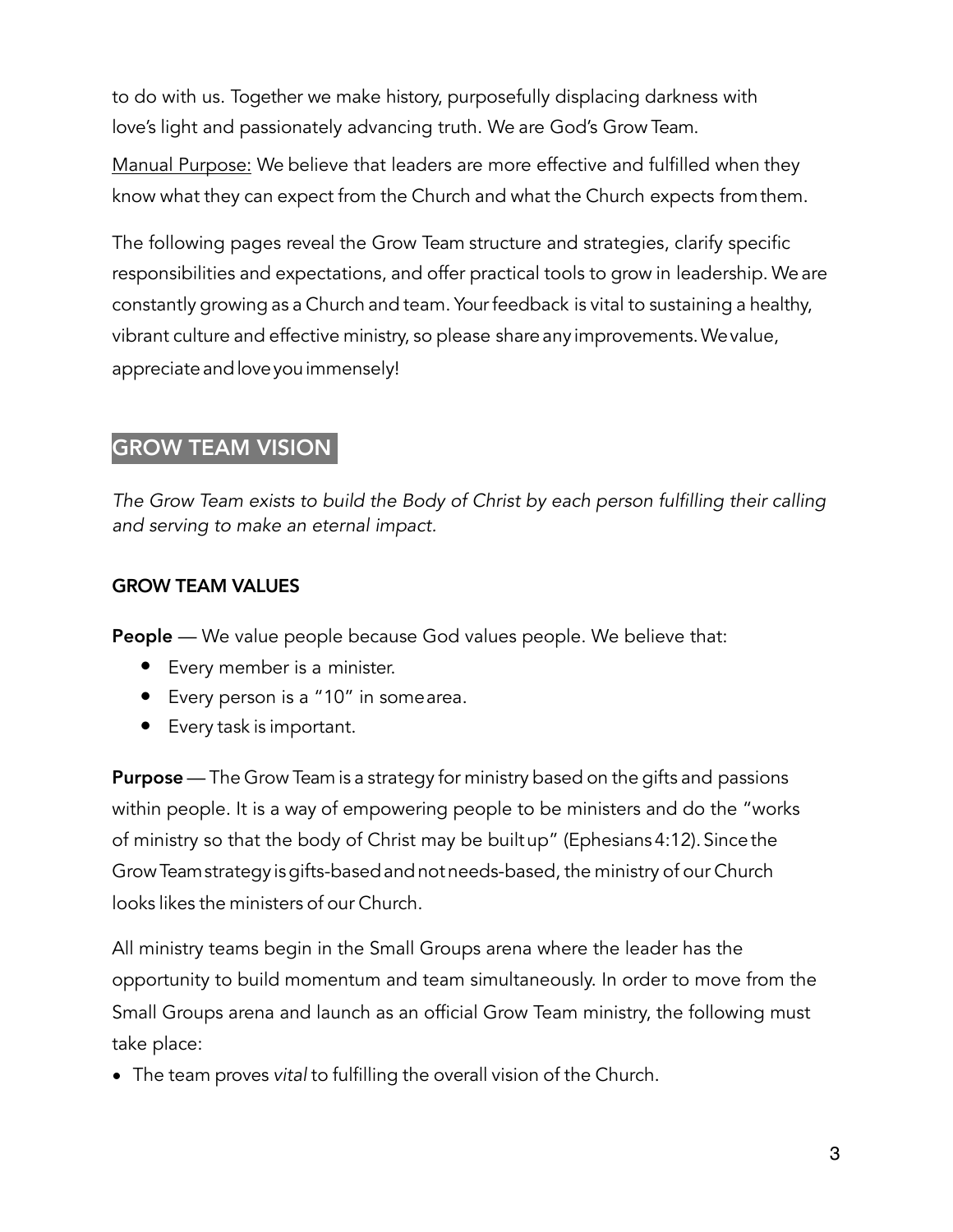• The team proves *sustainable*. It is healthy enough to have an appropriate team rotation at all existing services or events.

**Progression** — Because we know that God began a good work in us and is working to bring it to completion (Philippians 1:6), we also know this is a journey as we are being transformed into His likeness. We go from "glory to glory" (2 Corinthians 3:18).

No matter where or when an individual begins their Grow Team journey, leaders are responsible to equip and empower them to live out their full potential. We help individuals see what God sees in them. We call forth and care for the minister, the leader, the Kingdom-builder.

This is simply pastoral care. It is an awareness of who and where people are; an intentional guiding of people to move *one step* on their Jesus journey. For example:

- A Coach knows the condition of and next steps for their Lead Team.
- A Trainer assesses the condition of those they train and provides clearnext steps.
- A Connect Leader inquires to the condition of those they recruit and provides an applicable connection to the Church.
- A Team Leader knows the condition of those on their team and applicable next steps for their growth in Christ.

**Process** — The three steps to join the Grow Team are:

- INTERVIEW. Have a one on one conversation with the ministry leader.
- APPLY. Fill out a Grow Team Member Application and Lifestyle Commitment.
- SHADOW & TRAIN. Shadow and be trained.

We value training because every member needs to know the vision and expectations of serving. Everyone needs to be familiar with specific ways to reachpeoplefor Jesus.

We value the application and interview processes because the Bible commands it and because we need to know who and where people are in order to lead them effectively. Grow Church follows the same principles as the early Church in regards to empowering leaders of integrity and character.

*1 Timothy 3:8-10 explains, "in the same way, deacons must be well respected and have integrity. They must not be heavy drinkers or dishonest with money. They*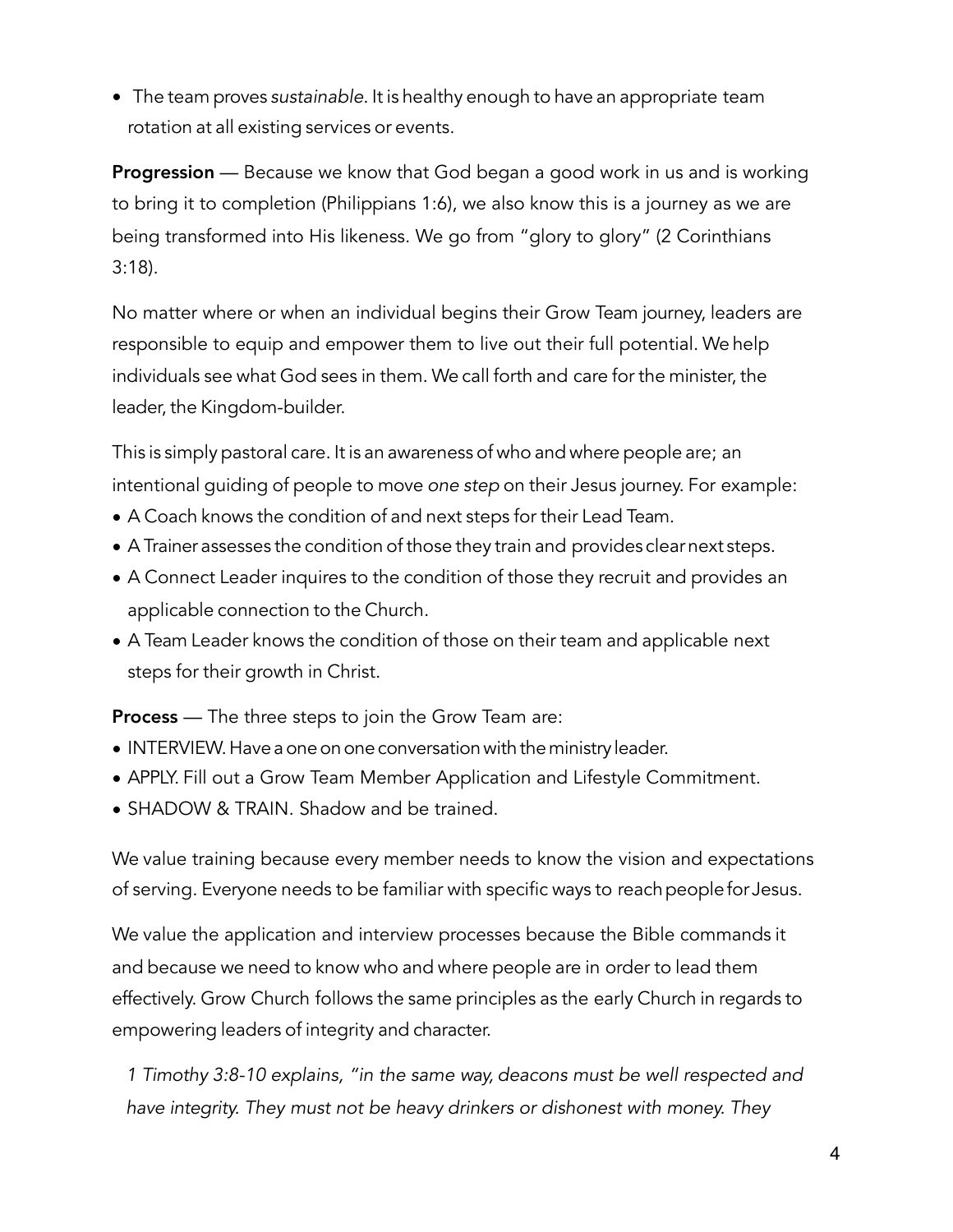*must be committed to the mystery of the faith now revealed and must live with a clear conscience. Before they are appointed as deacons, let them be closely examined. if they pass the test, then let them serve as deacons."* 

# GROW TEAM PRACTICES AND PRINCIPLES

WORSHIP ONE, SERVE ONE — We are to live a life devoted to Jesus Christ, first and foremost. The Grow Teamincorporates a "Worship One, Serve One" motto, which allows individuals to worship the Lord by attending a worship experience and to worship the Lord by serving a worship experience. Both our song and serve are worship to the Lord.

TEAM HUDDLES — The entire team comes together to *prepare*, receive *position* assignments and logistics, and *pray*. This is essential for unity and clarity.

Most teams meet 45 minutes to one hour before the service begins. As soon as Huddles are complete, the team gets in position so that *every* guest is welcomed as they arrive.

CHECK-IN — Planning Center is the database we use to help care for the team. Every time you serve we ask you check-in using your Grow Team key tag so that leaders can lead the team with greater care and knowledge.

GROW TEAM CENTRAL — This is the hub of Grow Team life during any service. There you will find great food, Check-In opportunities, Church family, badges, pertinentinformation, and an incredible team to SERVE YOU(Grow TeamServe).

APPRECIATION EVENTS — Grow Church highly values generosity and family. Every year we host a magnificent Grow Team Party in which the entire team joins together for food, entertainment, giveaways and more. Additionally, we host annual Appreciation Events forteams. Thegoal is to celebrate what God has done, build relationships and have fun! Laissez les bons temps rouler — Let the good times roll!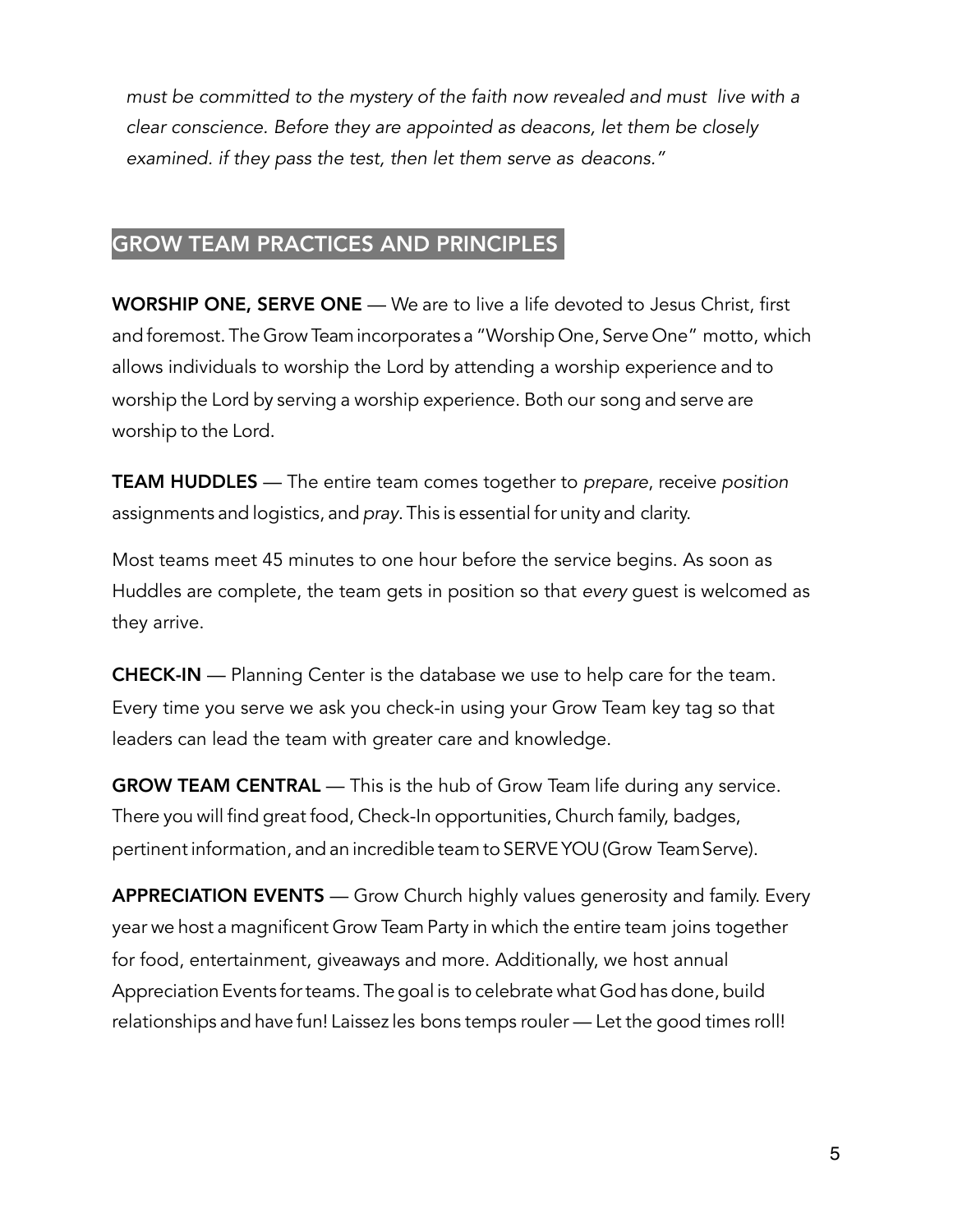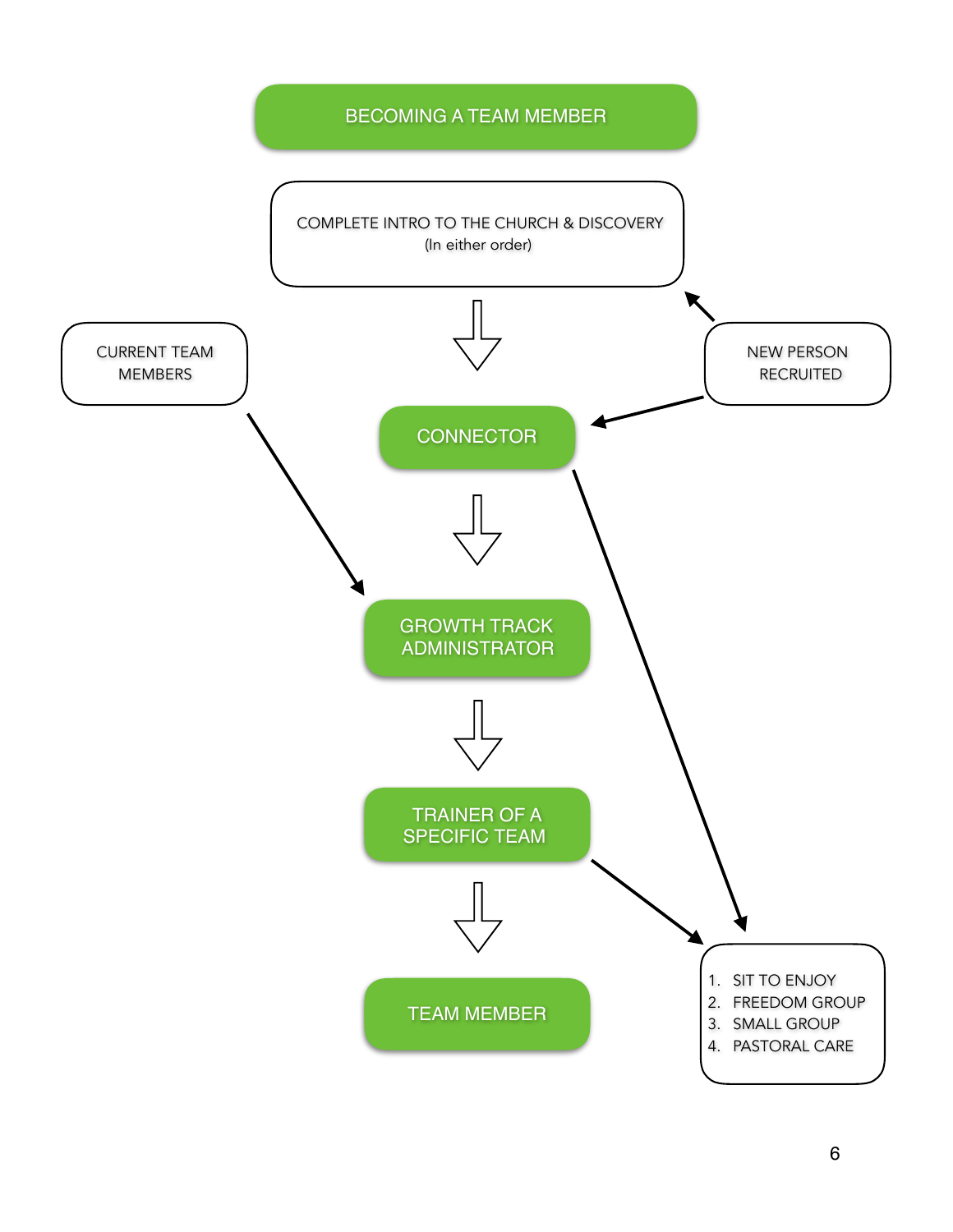#### BIBLICAL MODELS

We incorporate a relational leadership model because we want to know people who and where they are — and guide them to higher heights. This relational structure is based on the two incredible leaders, Jethro and Jesus. They pastored, developed and protected their people in ways that are still effective thousands of years later.

Did you know that Moses, probably the greatest leader in the entire Old Testament, initially struggled with leadership? A child forced out of his home, a misunderstood teenager, and a murderer, Moses had to first conquer insecurity and fear. Then God called him to a forty-year relocation mission of 1.5 million Israelites from Egypt through the wilderness and into the Promised Land.

While the exhausted, frustrated nation grew, so did Moses' leadership responsibilities. As his responsibilities grew, so did his exhaustion and frustration. Everyone was increasingly dissatisfied because their needs remained unmet.

The primary downfall with the leadership of Moses was that he did everything himself — travel itineraries, baptisms, baby dedications, discipline, vision casting, temple construction, water sourcing, prayer lessons, and the list goes on and on! Thankfully Jethro, his father-in-law, taught Moses how to build leaders and delegate ministry (Exodus 18). It is from Jethro that we learn the power of equipping ministers for works of ministry (Ephesians 4).

The Jethro Principle says that some people are called to lead thousands; some to lead hundreds, some fifties and some tens. The principle enforces the reality that true leadership is not exclusive to one, but instead allows for opportunities to lead at different levels. Moses eventually followed the wise counsel of Jethro. He empowered others to share the mantle of leadership, meeting the needs of the people. Moses was then able to lead in the capacity to which he was called — seeking God's direction (vision) and guiding people to the Promised Land (mission). Others were free to lead in the capacity to which they were called—discipling, praying, leading, and building.

Centuries later, Jesus taught His followers the same structure while demonstrating intentional relational leadership withHis 3-12-MassesPrinciple.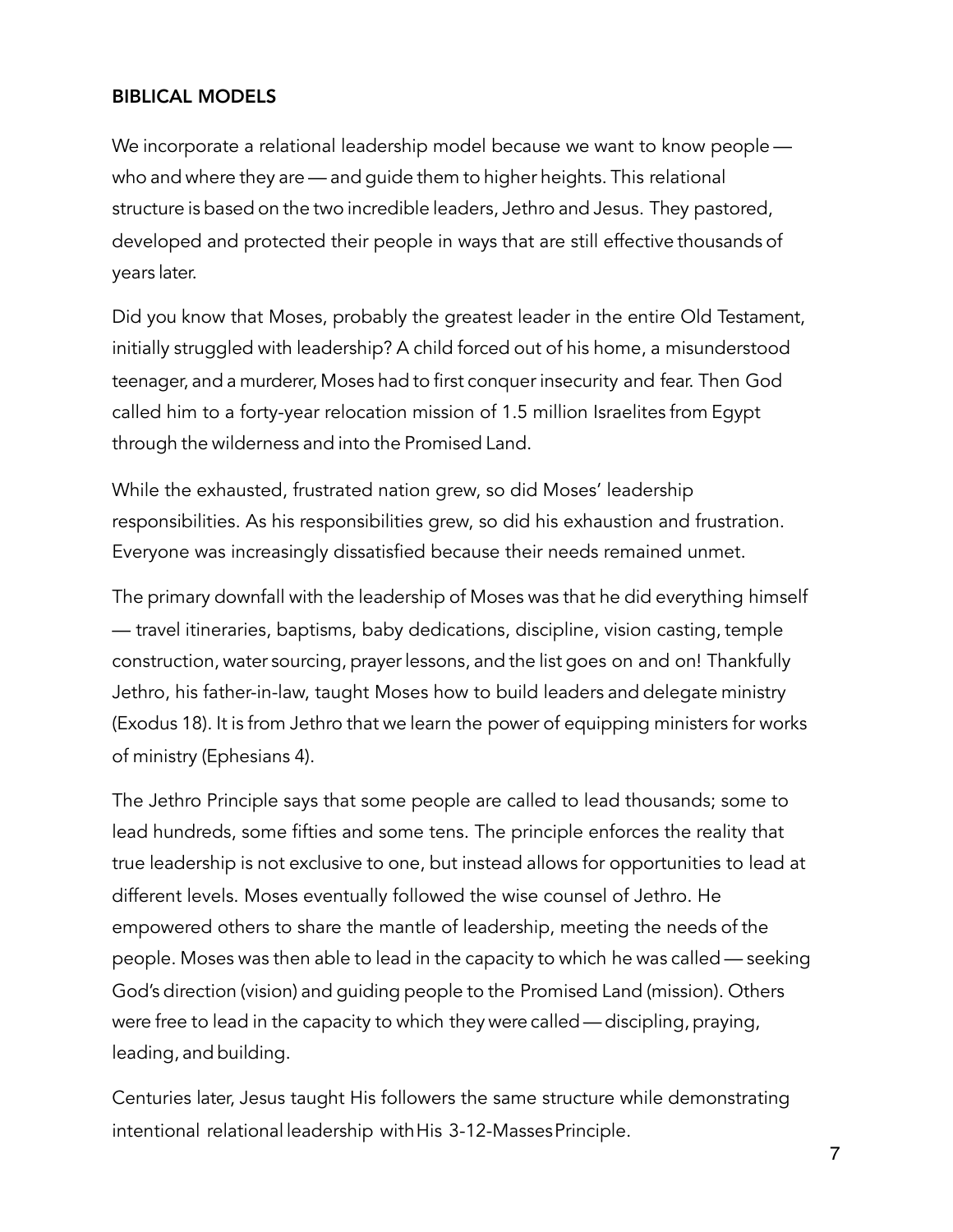Jesus had 12 disciples. He *developed* them as leaders, *pastored* them as people and *coached* them as servants. From this group of 12, Peter, James and John were a part of His inner circle of 3. They were with Him in significant moments such as the transfiguration and Gethsemane.

Now the masses — the crowds that followed Jesus everywhere. These were the very people He was sent to save, but it was impossible for Jesus to care for every single one of them. Jesus talked with them in crowds, preaching in temples or on hillsides, but oftentimes the masses were too much for one man. Even Jesus. Jesus worked to build His "Lead Team" of disciples so that they could know Him intimately and carry on His work effectively.

With our Grow Team leadership structure "the masses" are the team. A Coach cannot effectively lead and develop every single member of their team. However, with a Team Leader over each individual service time and service team, "the masses" can be pastored and led well. The Coach then shifts from reaching "the masses" to reaching the "12" — the Lead Team. Focus now shifts to developing, pastoring and coaching the Lead Team so they can do the same for the team.

#### LEAD TEAM

There are five basic responsibilities for every ministry team: recruit, train, pastor, cast vision and schedule. In the early stages of team development, it is possible for one leader to handle all five responsibilities. As the team grows that becomes increasingly difficult. In order to maintain healthy leadership and incorporate more ministers in the ministry, we have developed roles and dispersed responsibilities. The group of leaders within every ministry is called "the Lead Team" and is comprised of: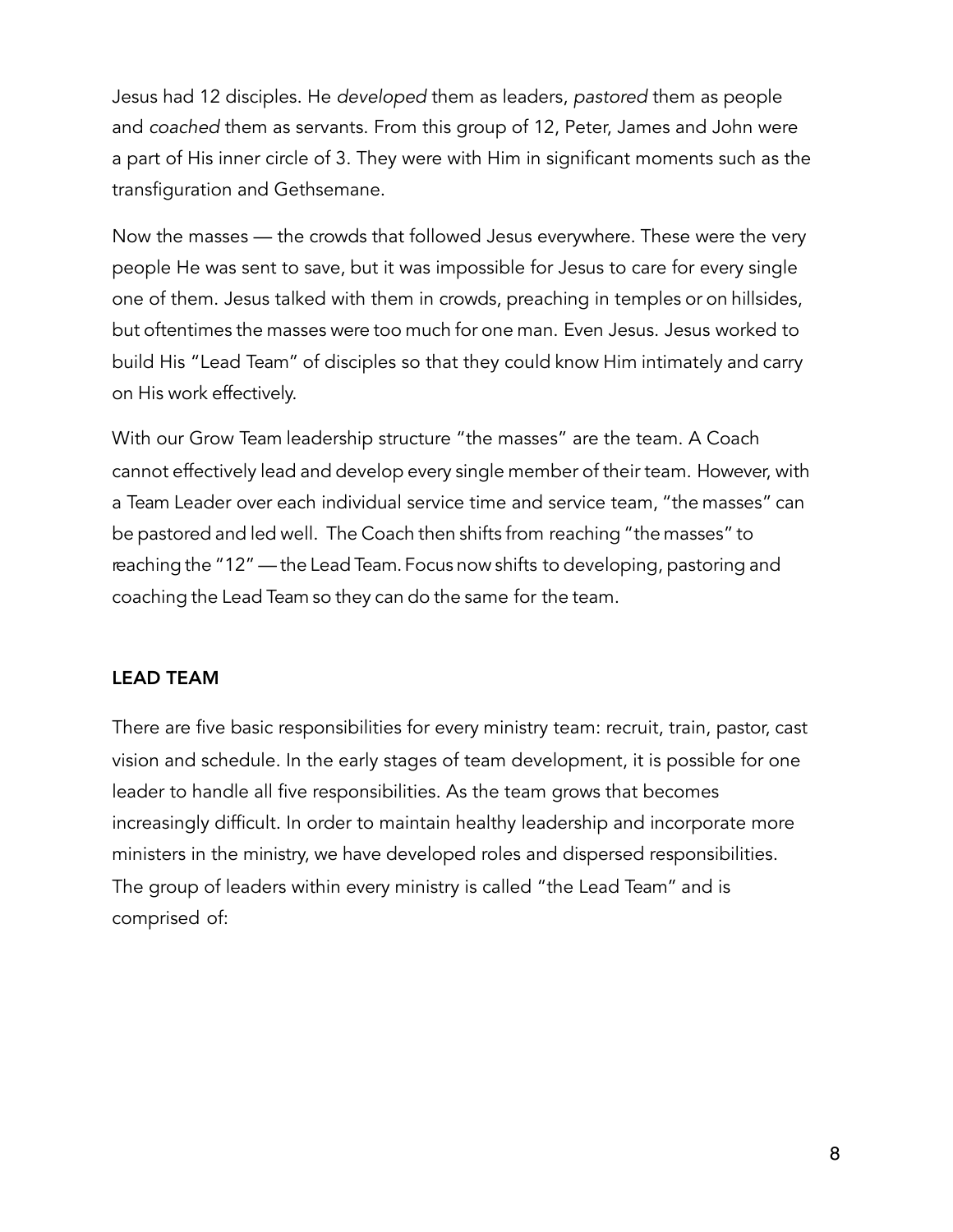*A-Team (Team Support) – Manages all components of Planning Center, including active team rosters, pipeline, and staffing assignments. Maintains schedules and handles any relevant administrative responsibilities for the team. Creates a seamless flow of information among the Lead Team and potential and new team members.*

*Team Leader – Leads the team during and between serving opportunities by coaching, developing and pastoring them.*

*Connectors – Connects people to the next step on their Jesus journey. Connect them with the best-suited Grow Team. Recruits Grow Team members.*

*Trainer – Trains new team members, taking them through the 3-step process of joining the team. Releases them to the next step with clear, specific actions.*

*Coach – Leads the Lead Team by intentional coaching, development and pastoral care. Equips and empowers the Lead Team as they lead the team.*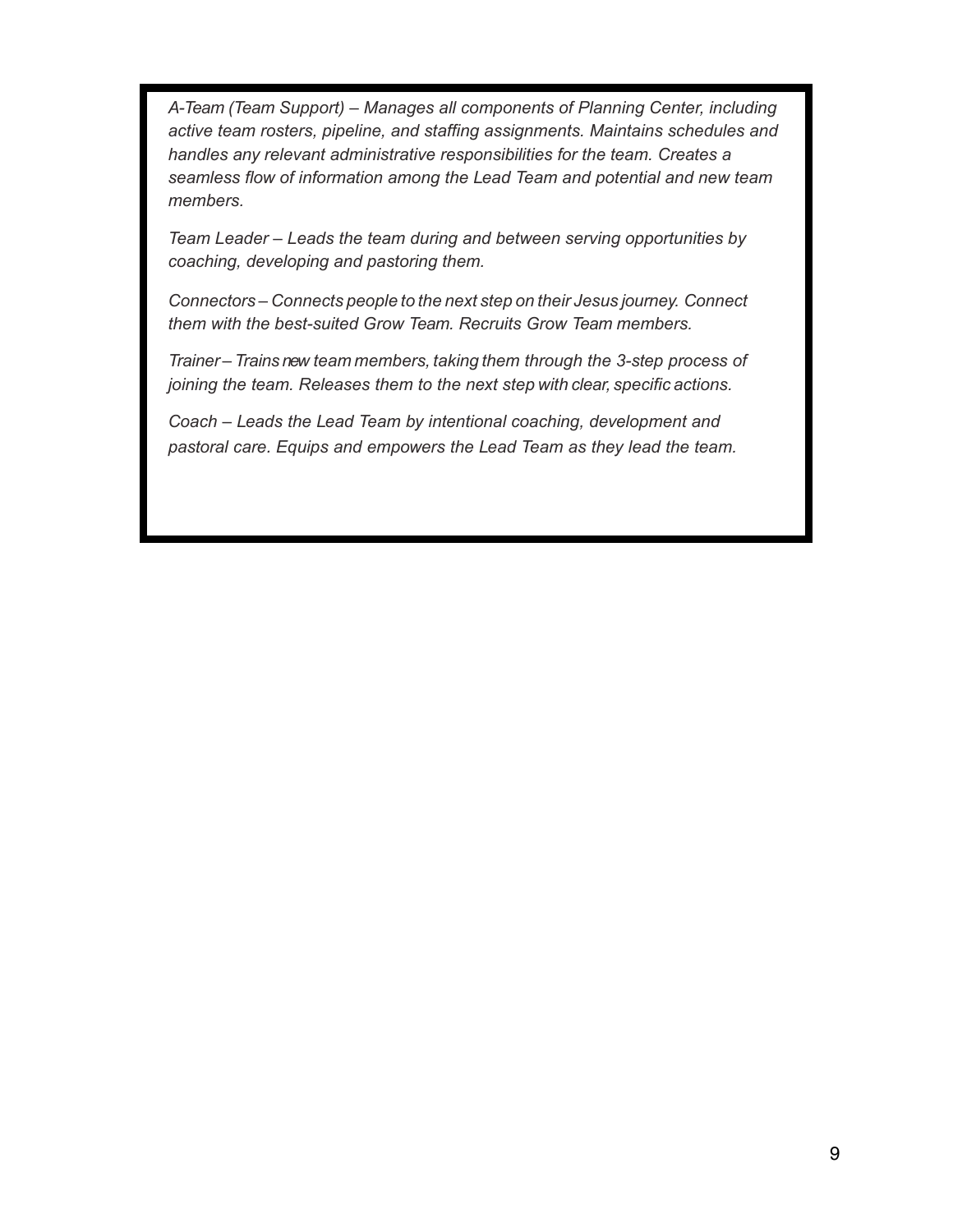# RESPONSIBILITIES

# PASTOR THE PEOPLE

Church buildings deteriorate and ministry trends shift but the one asset that truly appreciates over time is PEOPLE! Strategies and systems are extremely important. but PEOPLE are essential in building and becoming the Church for which Jesus Christ died.

At Grow Church, we truly believe "Real life change happens in the context of relationships" because people need to be personally known, loved and discipled.

It is your responsibility and privilege to offer this relationship, this pastoral care, to your Lead Team. The result will be people more fully devoted to Jesus Christ and living in higher heights.Godentrusts you to care for His Church, His people, so that not one of His sheep should be lost.

# REFLECT:

Am I more focused on the ministry (tasks) or the ministers (people)?

Are majority of the conversations with my Lead Team about ministry tasks and to-do lists?

What are the personal, spiritual, and relational needs of my Lead Team?

Team Leaders -

Trainer -

Connect Leader -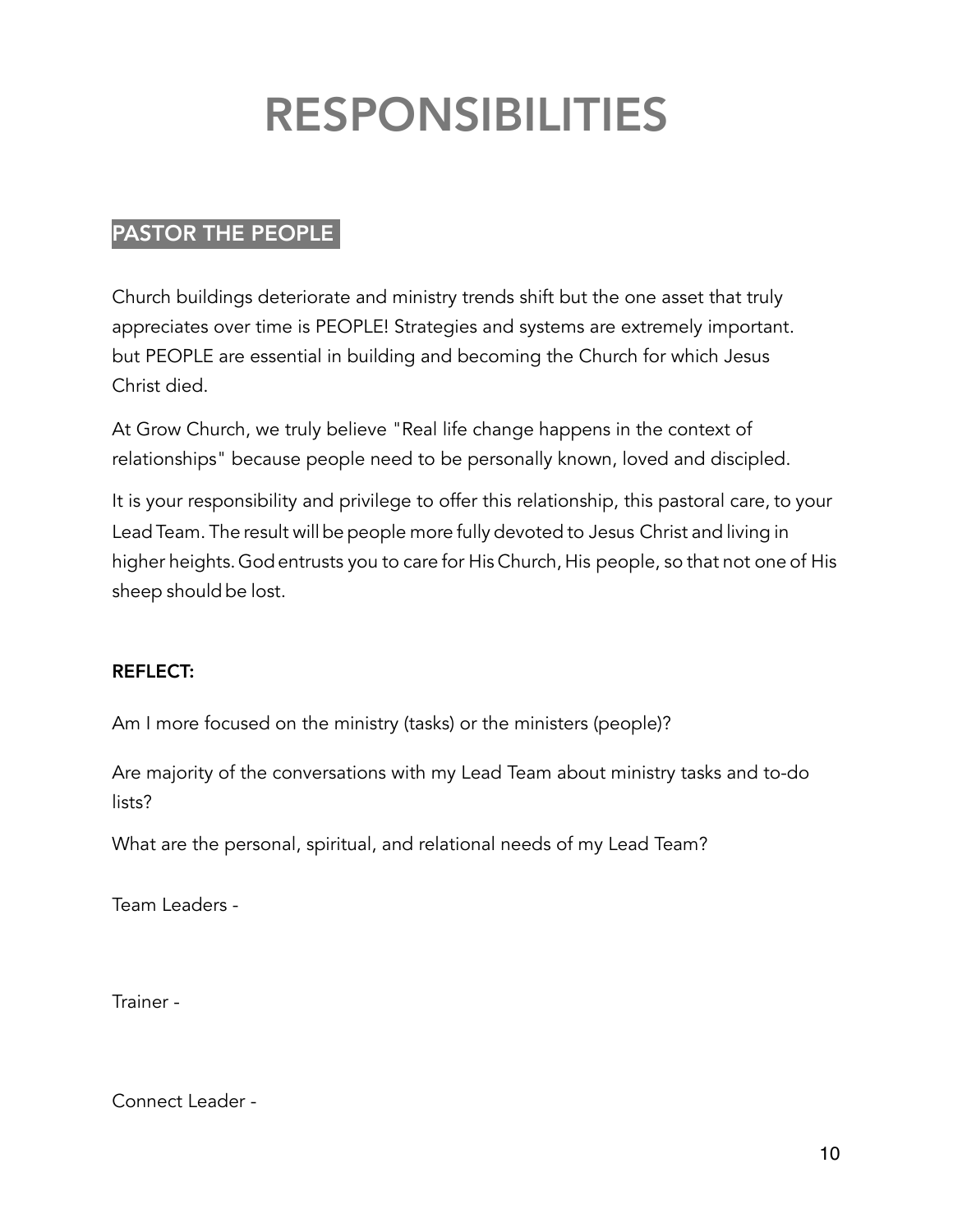A-Team -

How well does the Lead Team know each other? Know me?

Am I intentionally investing time into the everyday lives of my Lead Team?

APPLY: Take the approach of Paul, who said "Follow my example, as I follow the example of Christ." (1 Corinthians 11:1) Incorporate these strategies to effectively pastor your team:

Talk with each Lead Team member regularly, asking questions about work, family, ministry, life and walk with God.

*GOAL: Relationship. You will never be able to lead them if you don't love them.* 

Regularly ask the following questions:

- What is one victory from this month? One area to improve in?
- How can I help you this month? With ministry, leadership or life?
- Is there someone in your sphere of influence with leadership potential? Do you need helpdeveloping them?
- How is your time with the Lord?
- What is a personal need that I can be praying with you about?

Pray. Cover them in prayer daily, lifting up specific needs.

*GOAL: Spiritual covering* 

Send a thank you note, e-mail or text message. A Scripture verse, prayer or testimony that relates to what they are currently experiencing is always life-giving.

*GOAL: Encouragement* 

Place a prompt, personal phone call to those who did not attend a meeting or follow through with anassignment.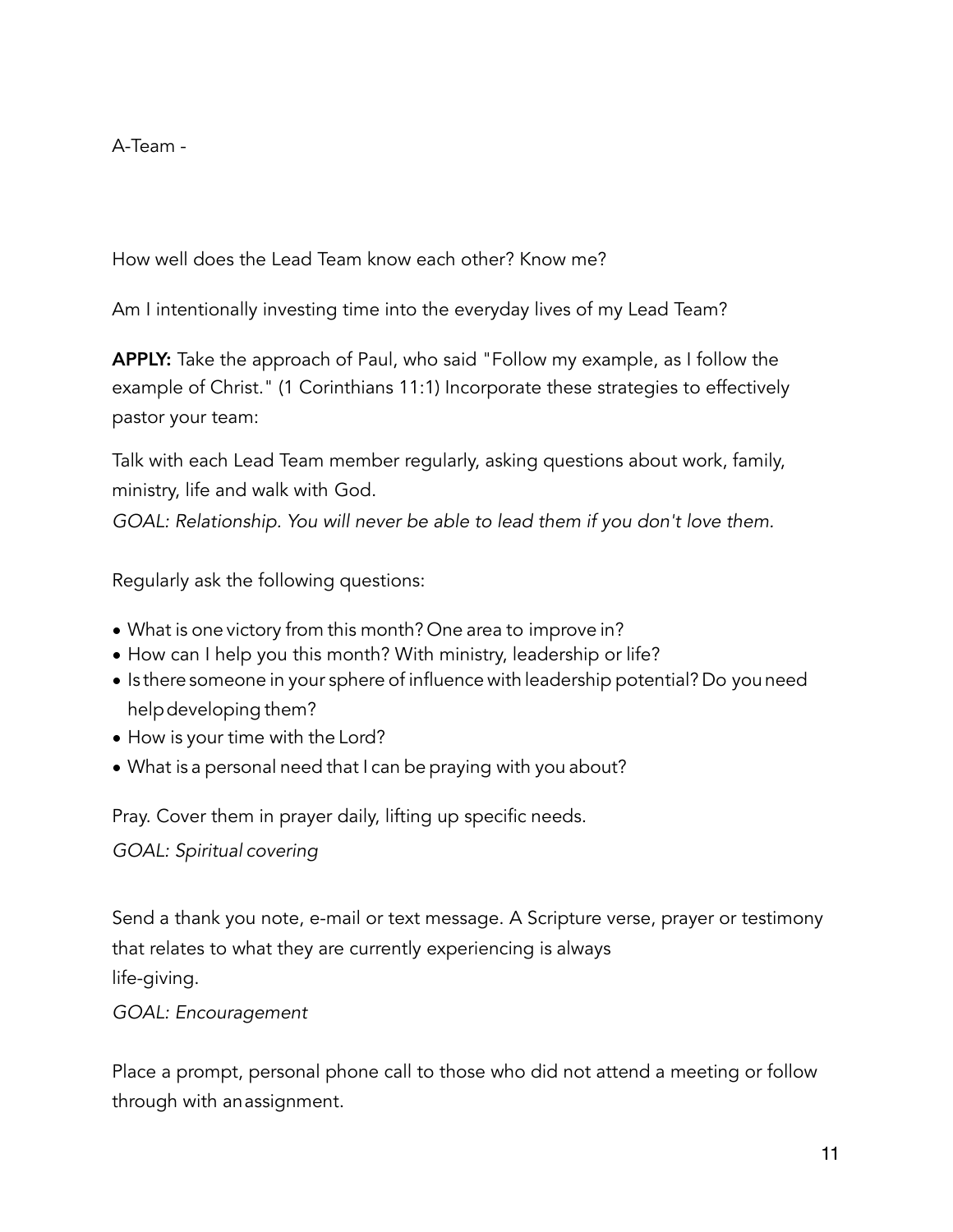# *GOAL: Clear communication on all information and expectations.*

Invite them to your home or out for dinner. Opening your home, creating more opportunities for intimacy and allowing the group to be together outside of Church provides great benefits.

*GOAL: Truly* do *life together.* 

Know where they are and what they need. Whether it be a hospital visit or birthday celebration, need for a new job or a death in the family, be aware of their daily needs. *GOAL: Demonstrate God's love in practical ways.* 

Listen. Whether ministry-related, personal or spiritual, allow them an open door of communication.

*GOAL: Trust and openness. With this comes relational equity that is required to speak Truth into their lives.* 

Maintain the culture and core values of the Church. Our culture of serving is passionate and gifts-based (not needs-based) . Our core values are love for God, love for people, work ethic and fun.

*GOAL: Build a strong, healthy Church by building a strong, healthy Lead Team. In turn, they build a strong, healthy team. The degree to which you pastor the Lead Team is the degree to which they will do the same for those they lead.* 

# DEVELOP THE POTENTIAL

You are neither expected to nor able to do ministry alone.

In the early stages of building a team, a Coach carries the weight of everything. But as the team grows, in order to lead effectively, that Coach must release his tight grip and develop leaders.

*Leaders, not followers.* 

If you want to carry the entire load of ministry yourself - develop followers. These followers will complete the tasks of the ministry you assign them, but nothing more. You will gain a following, a crowd, but nothing more. You will continue to carry the weight of every decision and issue.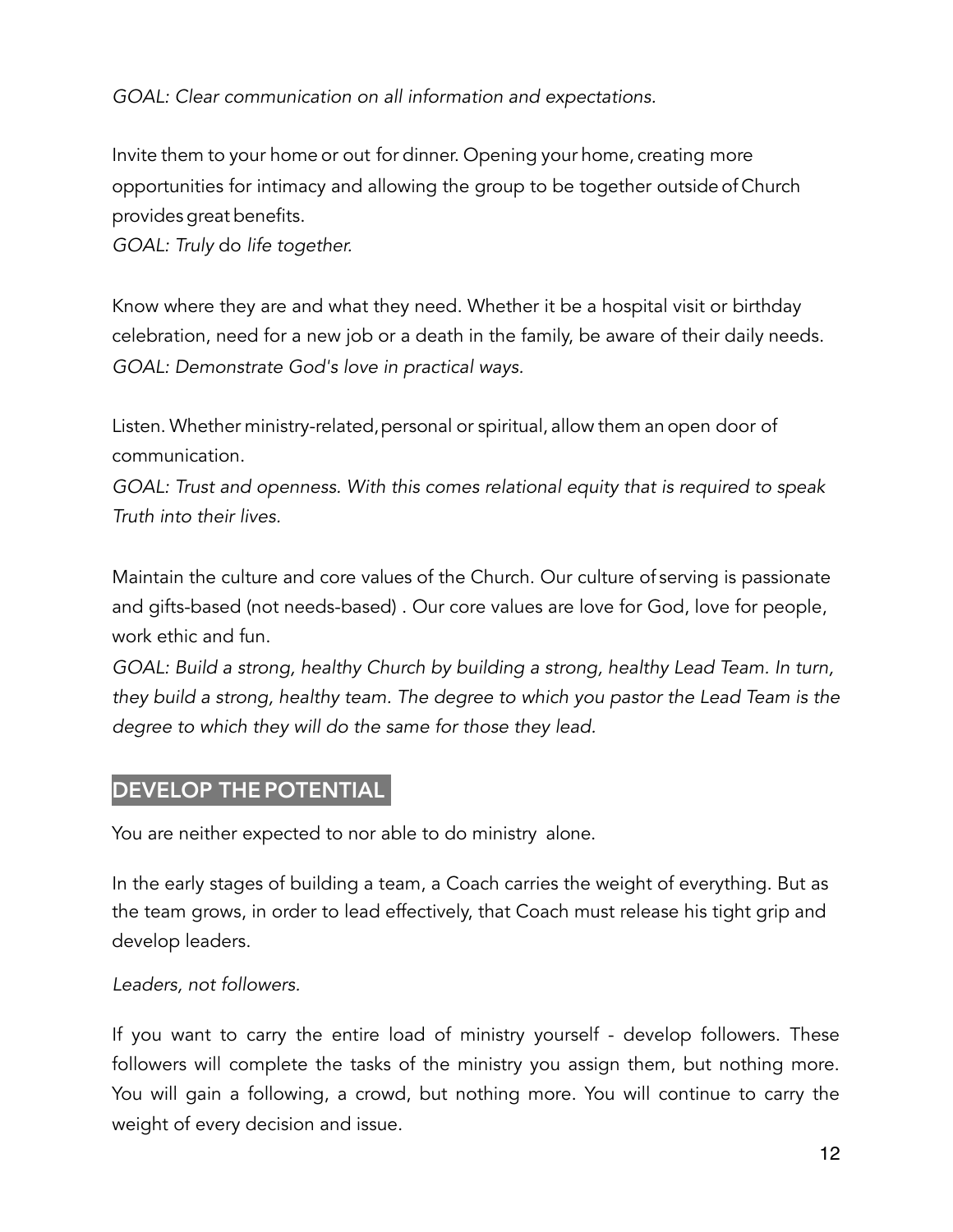On the other hand, if you are interested in sharing ministry - develop leaders. These leaders will be a trusted team that serves as a sounding board for decisions and helps carry the leadership mantle. You will have a movement of exponential growth and impact.

*Growa leader,grow theChurch.Grow the Church, strengthen theKingdom. Strengthen the Kingdom. reach the worldfor Jesus.* 

REFLECT:

Do I complete all the ministry tasks by myself? Why?

Am I insecurely attempting to gain a following or am I confidently building leaders?

Am I developing and empowering leaders who can think, plan and effect change themselves?

What Lead Team roles are unfilled? Why?

Team Leaders -

Trainer -

Connect Leader -

A-Team -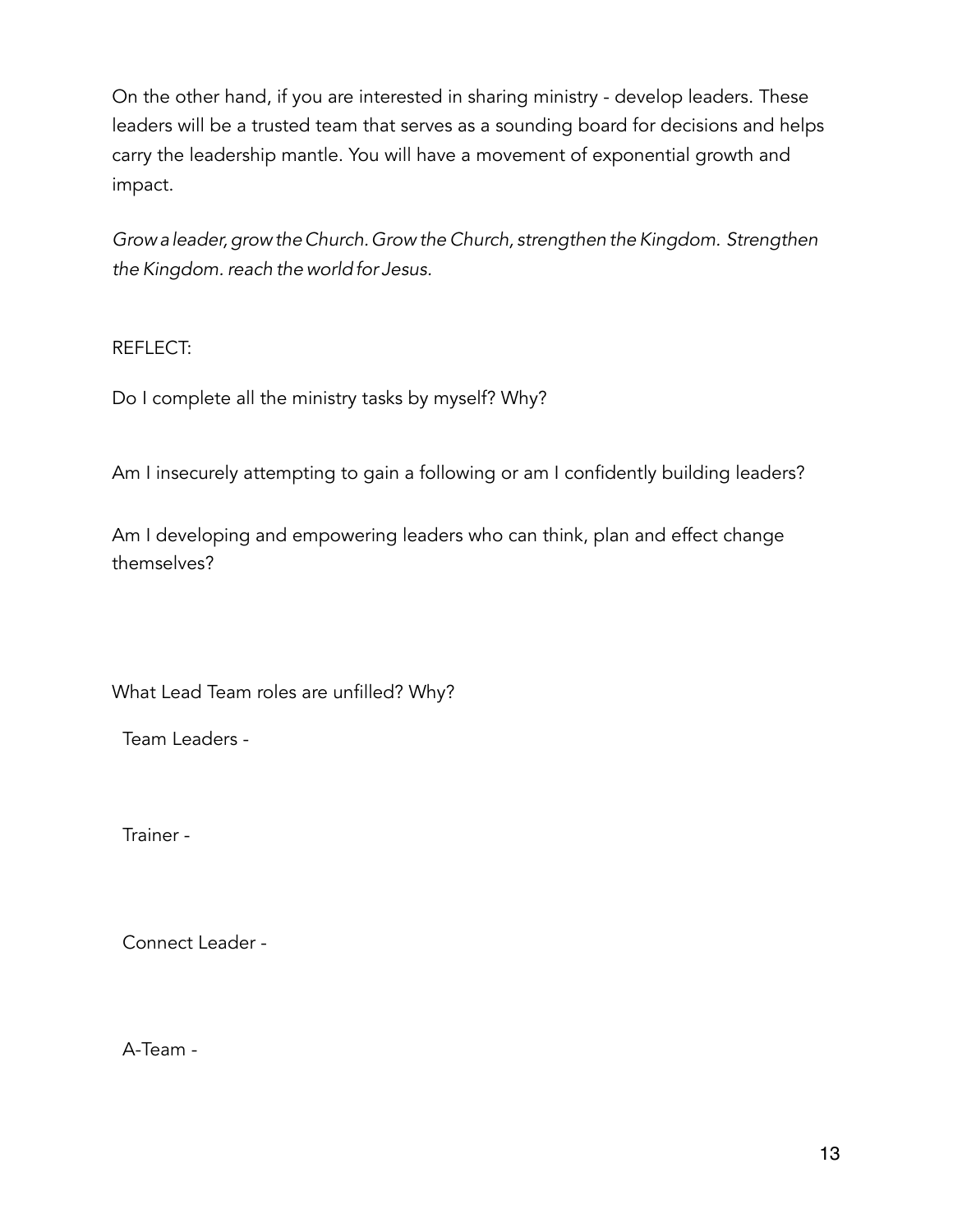APPLY: To develop the potential in people we simply bring in, build up and send out, just like Ephesians 4 instructs.

### HOW TO DEVELOP THE POTENTIAL

#### • BRING IN - ENGAGE

Lead Team nominates individuals for leadership positions. Team Leaders, who directly oversee the team itself, are great eyes for potential leadership.

Meet one-on-one with potential leaders to determine their readiness and capacity to lead. Use the Grow Team Leadership Interview tool to navigate the conversation.

**Pray** about the potential leader and ask God for direction. (Read Acts 13:3)

The Bible says "Never be in a hurry about appointing a Church leader." (1 Timothy 5.22)

Look for potential within people, not slots to be filled. Search for specific skills and traits needed even if in raw form. Ask God to bring people to you and give you His eyes to see them.

#### • BUILD UP - EQUIP

"Giving ministry away" is not just a Church cliche, it isBiblical. An immature, unhealthy leader may consider this concept to be "subtraction," but it is actually multiplication. It is exponential increase of Kingdom impact.

But if we "give ministry away" without providing proper training, frustration will inevitably result. Why? Because if responsibilities are given without proper training or time, the new leader will ultimately succumb to "pulling off Church" and "putting out fires" in order to get tasks accomplished.

Equipping involves intentional training, instructive feedback and actual relationship. So how do we effectively equip new leaders for ministry?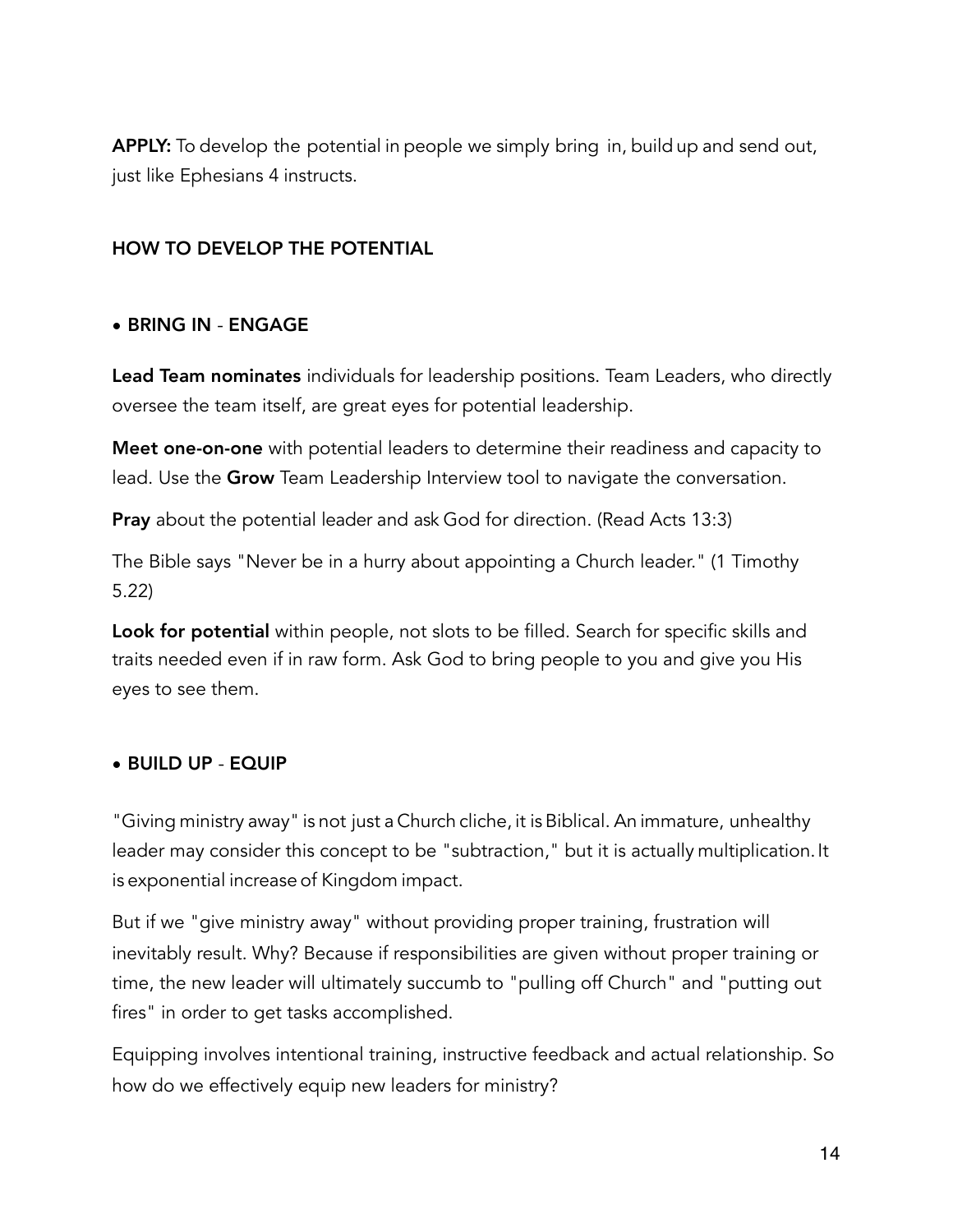You Do It. There is a period in which you fulfill the role until the right leader is selected. As the Lord reveals a potential leader, bring them closer to you. Don't try to sell the role or its responsibilities just let them see you in it.

You Do It - They Watch. Clearly explain the role and responsibilities of the position. Establish standards of excellence, fully communicating vision and steps to success.

**They Do It - You Watch.** This phase is vital to ensure the right person is in the right position. Serve alongside them, providing feedback, correction and encouragement. Comprehensively train them as they serve.

They Do It! Release them, giving time and space to fully expand into leadership. Only delegate the responsibilities they are currently able to handle. We want to set them up for success, not failure!

Once they are placed, introduce the new leader to the Lead Team and anoint them for service. (SeeActs 6.6)

#### • SEND OUT - EMPOWER

Success is not measured by our *seating capacity,* but by our *sending capacity.* The goal is not to "bring in" and "hold on." The goal is to see, develop, and send out the God potential within people. And all the while help them know God more (Colossians 1:10). Our goal is to empower people to passionately and purposefully serve in God's Kingdom.

This taking your hands off the handlebars of ministry may be frightening at first. Be gradual, but be confident, following these steps.

Give them the role. Once they have proven their character, maturity and ability; once you are confident in your training of them, then let them lead.

Give them space. Do not micro-manage their every move. Trust God in them and allow for opportunities to succeed and fail. Provide appropriate feedback for both.

Give them time. For most it will take the better part of a year to learn their new role and leadfull-throttle.

Give them the benefit of the doubt. There is a new level of spiritual warfare and maturity that must accompany this new leadership position. The leader will not get it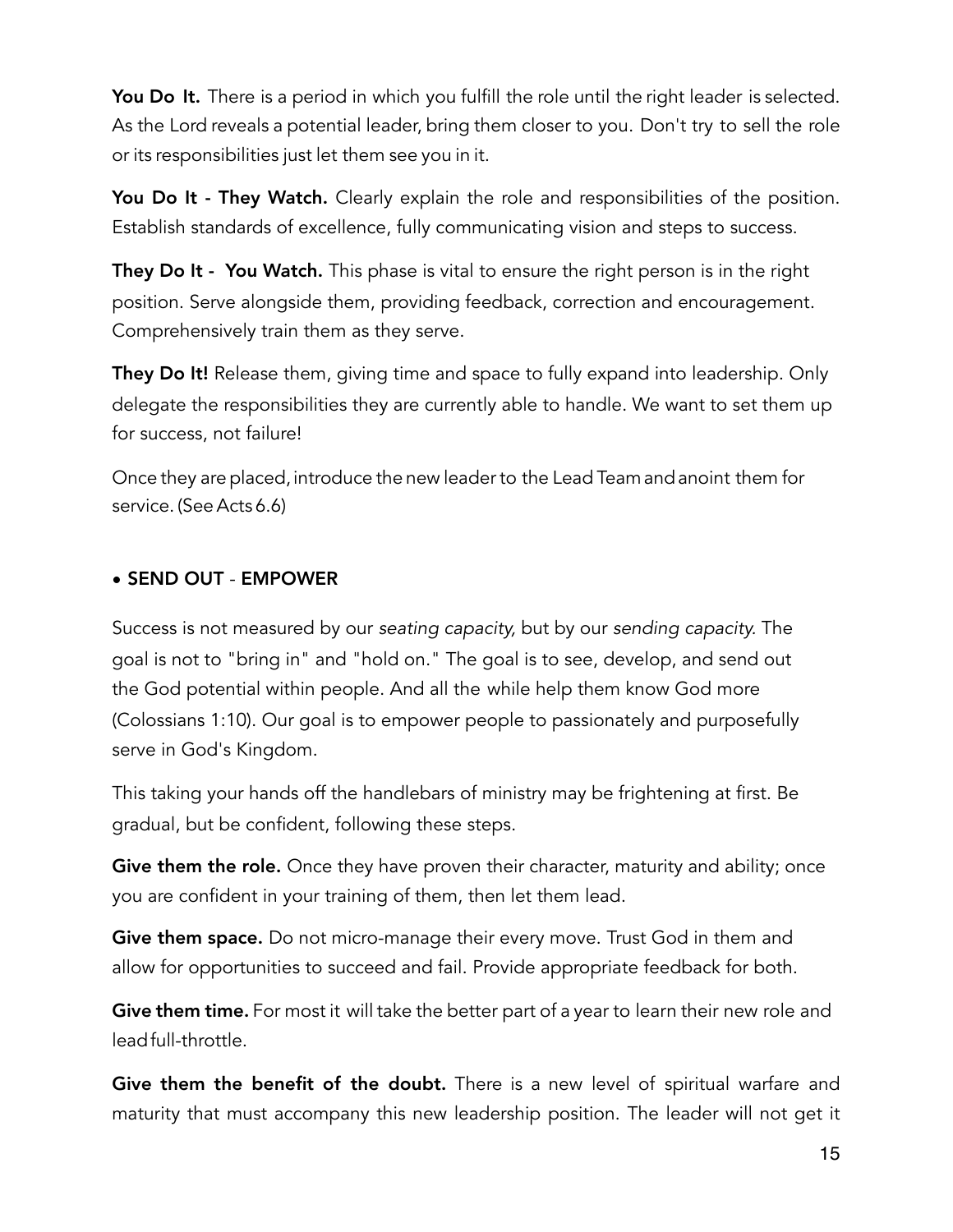right every time, but they are learning and growing rapidly. Remember your role of pastor and continue to pray for and encourage them.

Before *calling* His Lead Team, Jesus prayed in solitude allnight (Luke 6:12-13). He wanted to hear from God clearly.

Before *commissioning* His Lead Team for ministry, Jesus gave specific instructions. (Matthew 10:5-40)

He modeled this process of developing leaders and the effects are visible two thousand years later.

# COACH THE SERVE

The "serve" is simply the act of ministry it self - the welcome of a Greeter, the preparation of the communion elements, or the care of an infant in the Nursery. The serve is an expression of love for God and others.

REFLECT:

How do I coach my team?

Does a "need to be needed" hinder me from empowering a Lead Team to actually lead? Do my insecurities hold me or my Lead Team back?

What areas of my Lead Team are not functioning effectively? Why?

Trainer -

Connect Leader -

A-Team -

Team Leaders -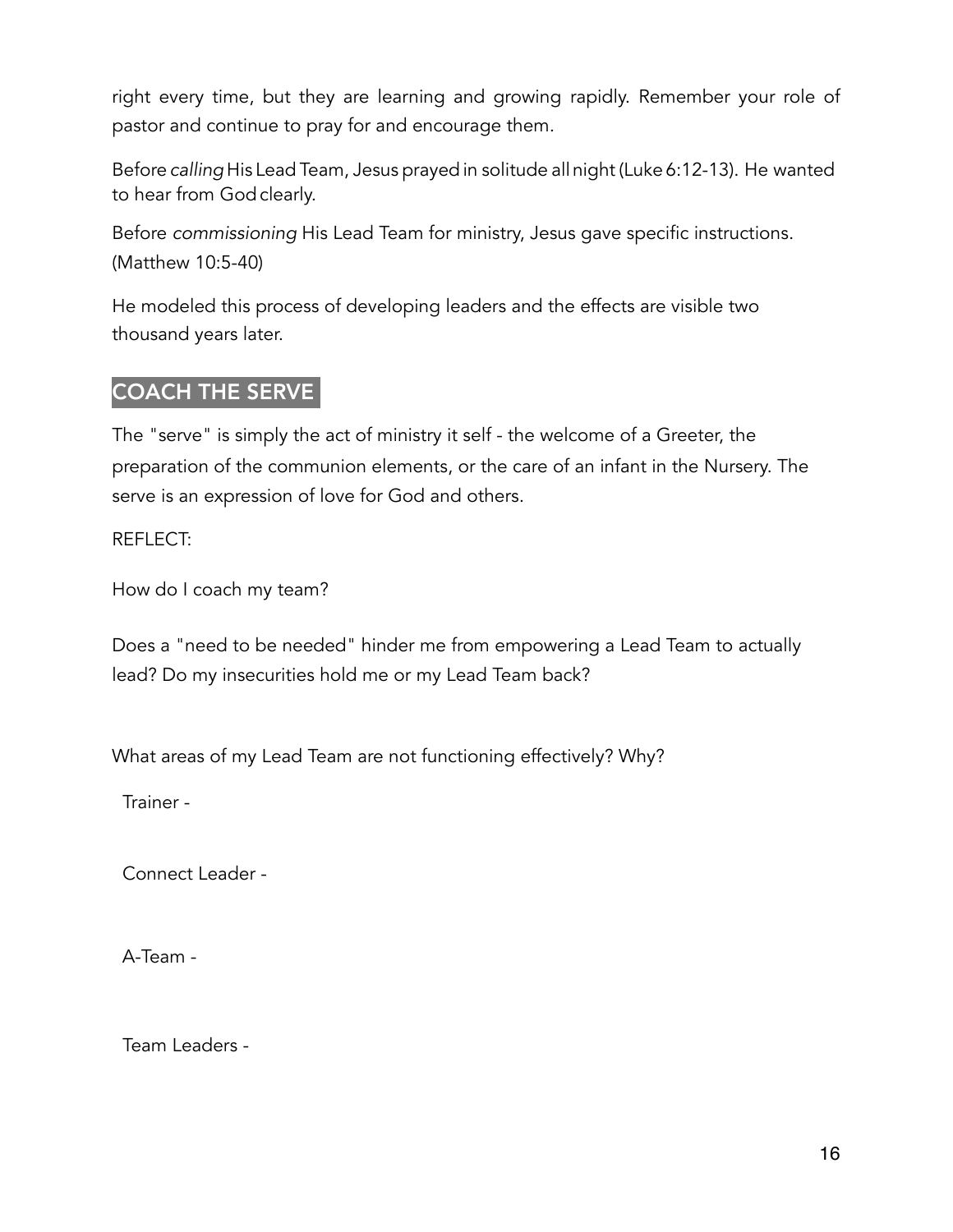What areas of my ministry are not excellent? Is a re-train needed?

Does the team itself understand and carry out the serve well? Why or why not?

APPLY: As you mature in leadership, your serve grows from doing the ministry itself shaking hands, preparing communion elements, changing diapers - to leading those who do the ministry itself. Your serve becomes equipping and empowering others to do the serve.

This transition can be one of the most difficult inleadership, because it can be challenging to step back and intentionally create opportunities for others to do the ministry you once did. Coach the serve with:

# • CONSISTENT COMMUNICATION

Clear communication of vision, information and logistics.

Send the weekly vision e-mail and pertinent information from your Campus Host Team Coordinator to your Lead Team. Team Leaders utilize the weekly vision e-mail in their pre-service Huddles.

**Stewardship of vision** of the ministry. The vision is the heart - why we do what we do. It is the responsibility of the Coach to continually cast vision to the Lead Team and team.

Monthly serving schedules and weekly reminders. It is the Coach's responsibility to keep the team scheduled properly, Initially the Coach does the scheduling until it can be delegated to the Team Leaders.

Monitor Fellowship One. Assess overall team health and Lead Team effectiveness by viewing contact efficiencies, staffing assignments and check in's within Planning Center. (This information is provided by the A-Team. Ideally, the A-Team facilitates the Grow Team process and handles all major components of Planning Center for your team.)

Measure and celebrate what matters. Team growth, new leaders placed, depth of the leadership "bench," and low team turnover are just a few of the important measurables for a team.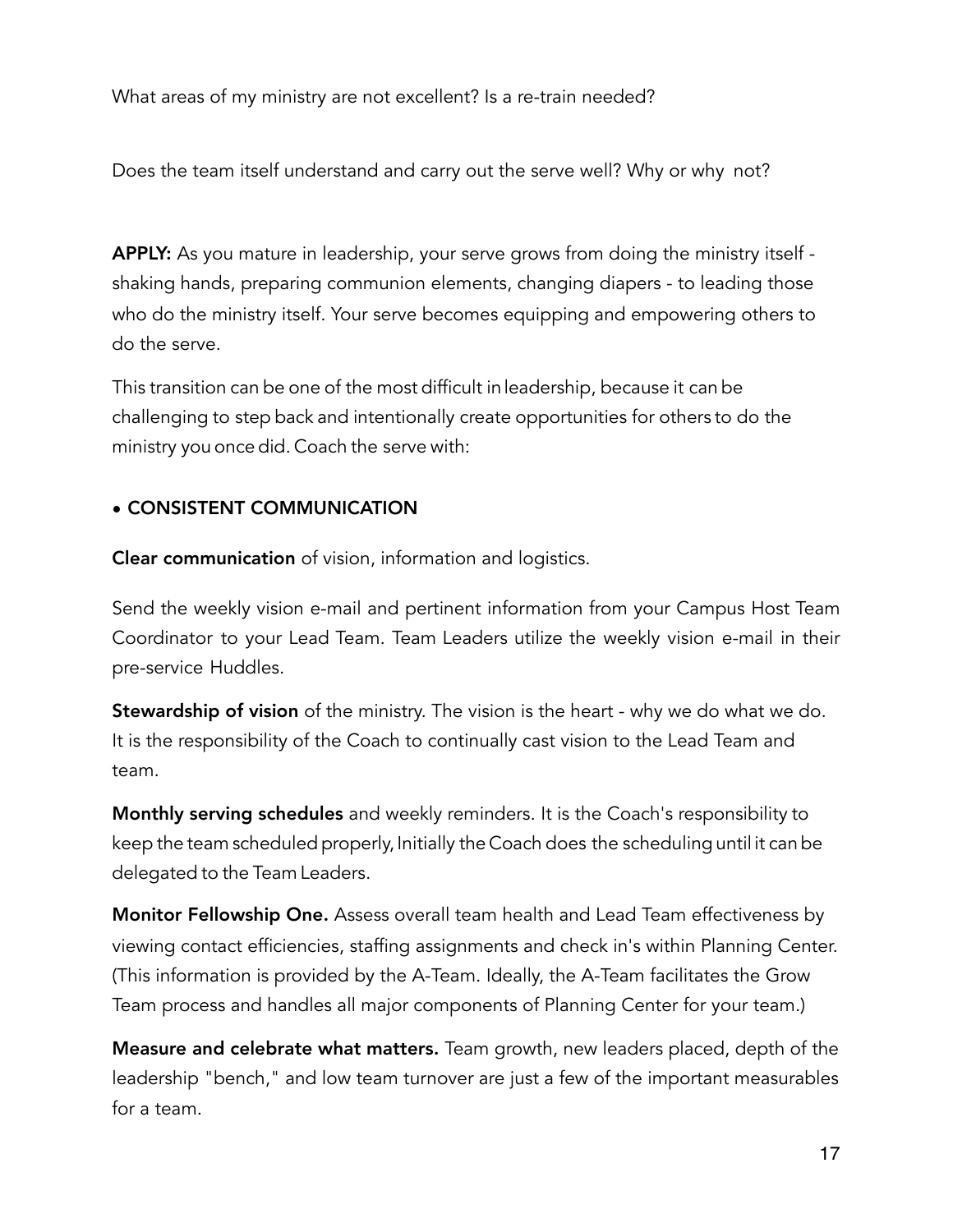# • MONTHLY LEAD TEAM MEETINGS

The goal is not just to have meetings, but instead to know and grow leaders.

Incorporate Scripture. The Word is powerful, active and alive, and needs to be utilized in every meeting. Be prepared to bring a Word that is stirring within you or have another leader ready to do so.

**Share a meal.** There is something familial and intimate in sharing a meal. Jesus did it, and so should we! Take time to laugh, share and just be together.

Hand out vision more than tasks. Every meeting should carry a component of vision casting - a reaffirming of why we do what we do.

Great leaders want to serve with an inspired vision more than they want to complete a set of tasks. They want to personally connect with the vision and then develop pathways to accomplish it. So, give the Lead Team great vision and then get out of the way and let them accomplish it!

Equip and empower them to tackle issues. Though you still provide oversight, allow them opportunities to grow through challenging conversations, disciplinary procedures and accountability with their teams. Work together as a Lead Team to bring about resolutions.

One of the biggest frustrations in Ieadership is the lack of empowerment. Frustration results when leaders are not given responsibility or creativity to actually do what they have been called to do. If leaders are given assignments without actual empowerment to complete them they will soon move on to other opportunities.

**Pray.** Close every meeting with personal prayer for each Lead Team member. Lift up the topics discussed and resolutions discovered, asking for God's continued direction.

# • OBSERVATION AND FEEDBACK

*Inspect what you expect.* The goal is always to love God, love others; serve God, serve others. Ways your team accomplishes that goal must be firmly set.Once expectations and steps of implementation are laid out, growth and accountabilitybecomemain focuses.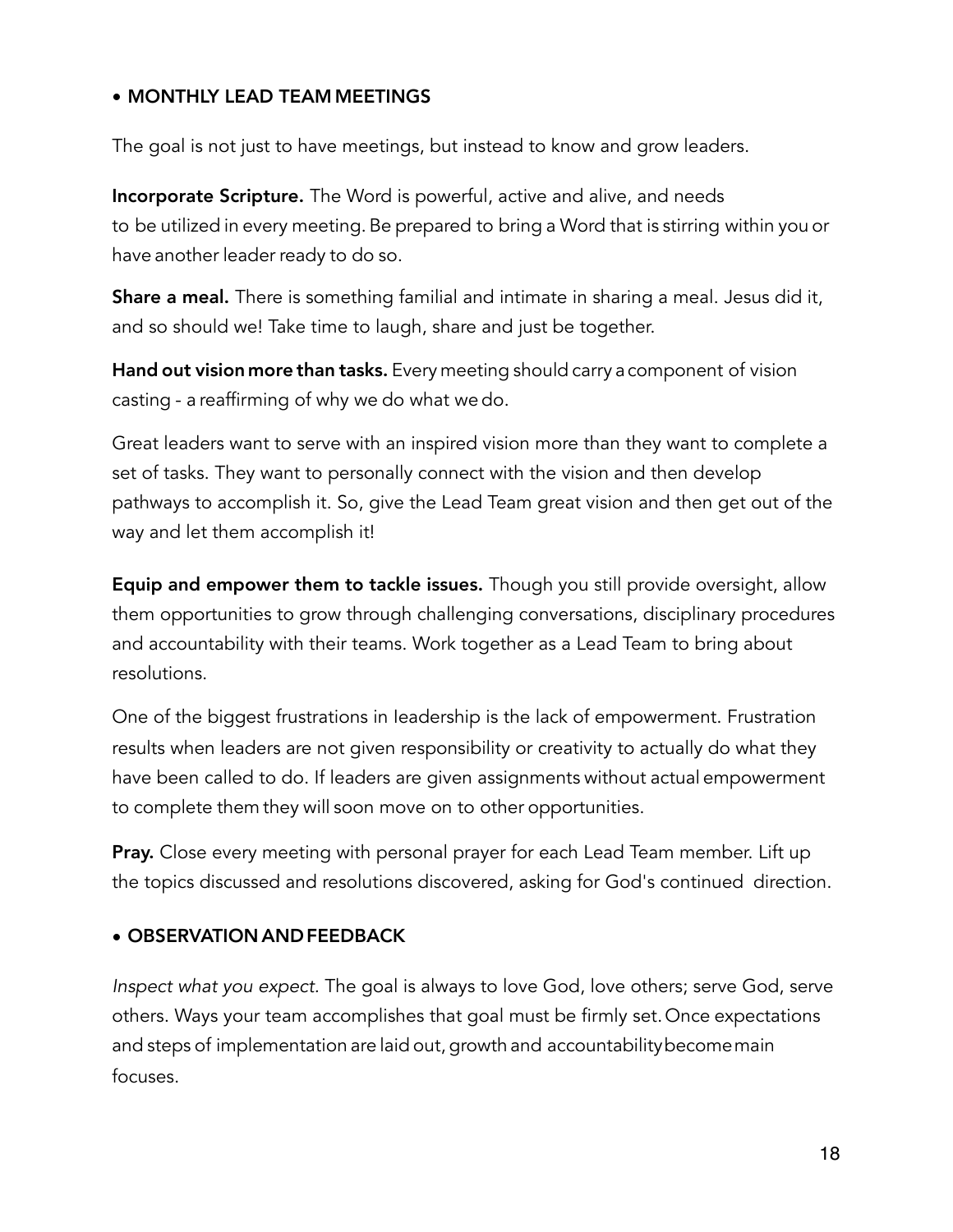Observe the team as they serve. Watch your team in action and monitor their effectiveness. Take note of how they serve in alignment with culture, core values and expectations.

Serve with your team as often as possible. This helps you stay in touch with team and guest needs, not to mention actively displays true servant-leadership.

**Observe the Lead Team.** Observe Team Leaders as they lead Huddles and the team itself.Observe the Trainer as they train a new team member. Monitor the Connect Leader's efficiency of recruitment and connection of people to the Church. Offer feedback and correction promptly and personally.

Discipline the Lead Team when conflict arises. Issues such as lack of commitment, perpetual tardiness or negative attitude should be prayerfully and personally addressed.

Your Team Leaders may also need your wisdom on addressing issues with individuals on their teams. Help them navigate the resolution and restoration processes, making yourself available to participate in the conversations, if necessary.

# RESULTS

Evaluate the leaders and team by measuring growth - numerically, spiritually and relationally. Healthy results include:

- Steady number of members being trained each month. This measures the effectiveness of the and Trainer, A-Team Leader, and Connect Leader.
- Successful transition of new team members onto the team. This measures the effectiveness of the Trainer, A·Team and Team Leaders.
- Consistent serving and check-ins by team members. This measurement reveals the effectiveness of the Team Leader.
- Pre-Service Huddles well attended and dynamic. This measures the effectiveness of the Team Leader.